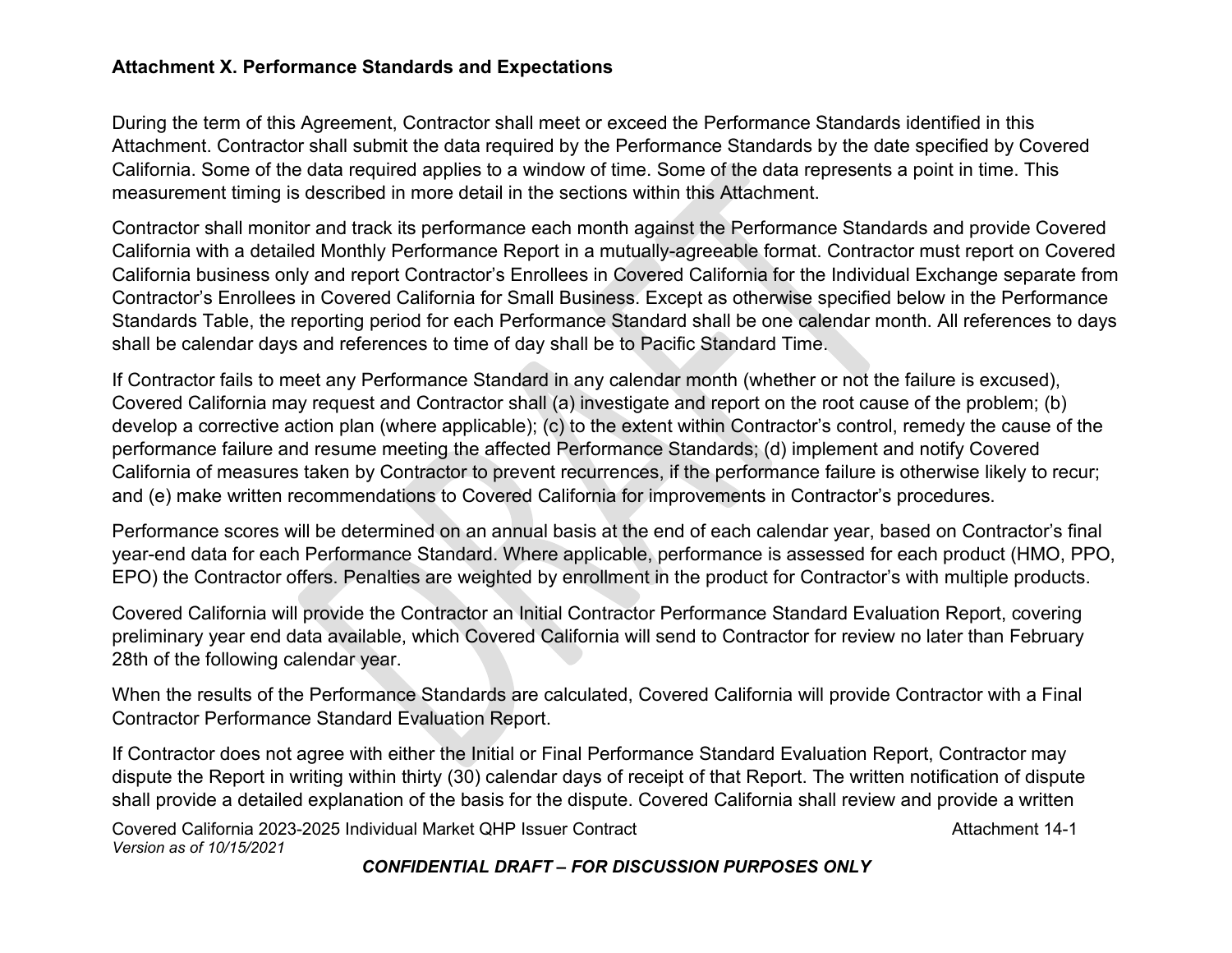## **Attachment X. Performance Standards and Expectations**

response to Contractor's dispute within thirty (30) calendar days of receipt of Contractor's notification of dispute. If the Contractor still disputes the findings of Covered California, Contractor may pursue additional remedies in accordance with Section 12.1 of the Agreement. The Final Contractor Performance Standard Evaluation Report will be posted publicly on Covered California's website.

Contractor shall not be responsible for any failure to meet a Performance Standard if and to the extent that the failure is excused pursuant to Section 12.7 of the Agreement (Force Majeure), or the parties agree that the lack of compliance is due to Covered California's failure to properly or timely perform (or cause to be properly or timely performed) any responsibility, duty, or other obligation under this Agreement, provided that Contractor timely notifies Covered California of the problem and uses commercially reasonable efforts to perform and meet the Performance Standards notwithstanding Covered California's failure to perform or delay in performing.

If Contractor wishes to avail itself of one of these exceptions, Contractor must notify Covered California in its response to the performance report identifying the failure to meet such Performance Standard. This response must include: (a) the identity of the Performance Standard that is subject to the exception, and (b) the circumstances that gave rise to the exception in sufficient detail to permit Covered California to evaluate whether Contractor's claim of exception is valid. Notwithstanding anything to the contrary herein, in no event shall any failure to meet a Customer Satisfaction Performance Standard fall within an exception.

The Parties may adjust, suspend, or add Performance Standards from time to time, upon written agreement of the parties, without an amendment to this contract.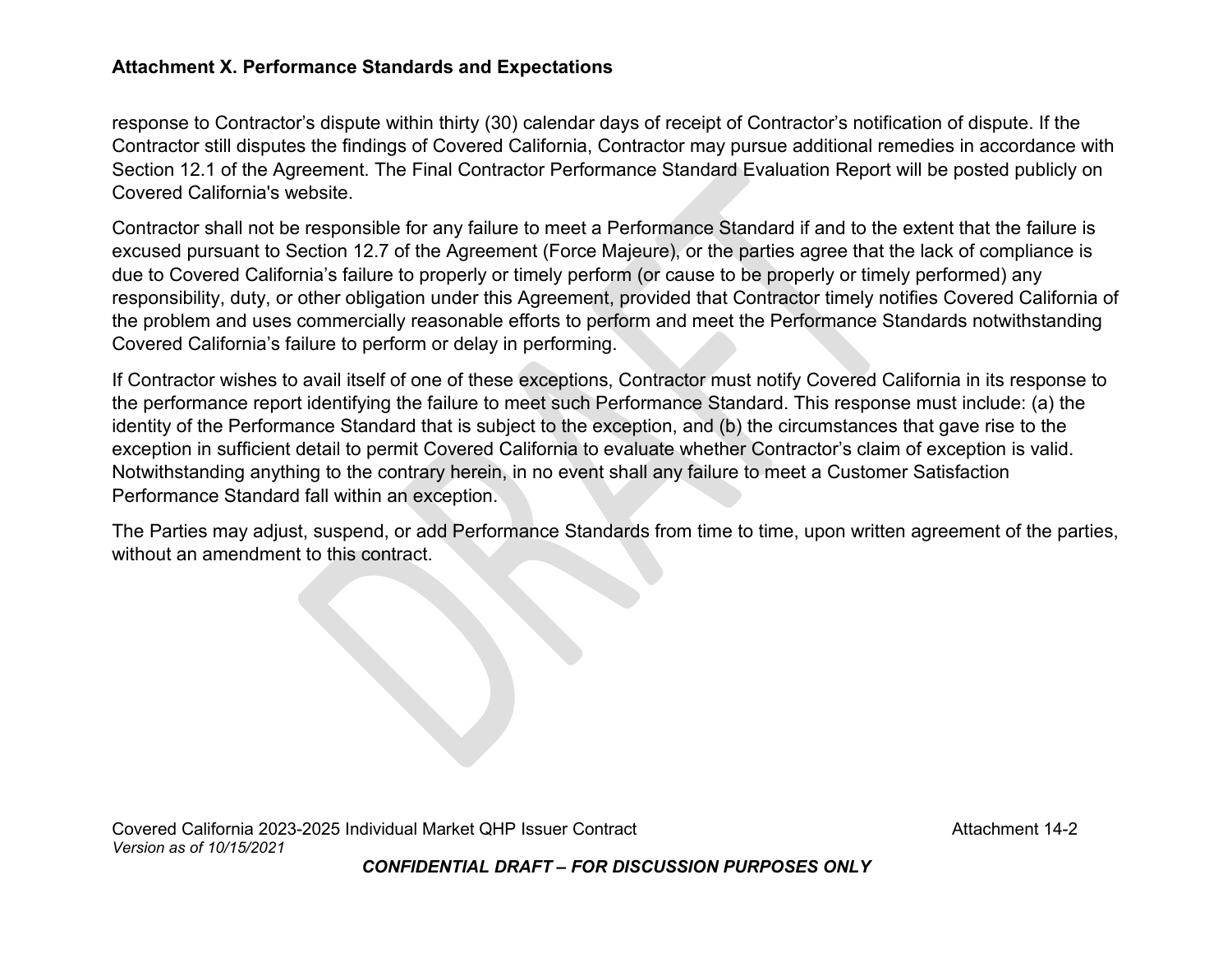| <b>Performance Standards and Expectations</b> |  |  |  |
|-----------------------------------------------|--|--|--|
|-----------------------------------------------|--|--|--|

Covered California will create an Annual Report of Performance Standards and Expectations, displaying Contractor's final Plan Year 2023 performance in Performance Standards and Expectations, Standards 1.1 - 1.11, to be posted publicly on Covered California's website. Covered California will continue public reporting of its service level performance metrics.

|     | <b>Performance Standard</b>                                                                                                   | <b>Performance Requirements</b>                                                                                                                                                                      | <b>Contractor</b><br><b>Must Submit</b><br>Data by the<br>10th of the<br>following<br>month | <b>Measurement</b><br><b>Period</b>      |
|-----|-------------------------------------------------------------------------------------------------------------------------------|------------------------------------------------------------------------------------------------------------------------------------------------------------------------------------------------------|---------------------------------------------------------------------------------------------|------------------------------------------|
| 1.1 | <b>Abandonment</b><br>Rate                                                                                                    | <b>Expectation:</b> No more than 3% of incoming calls<br>abandoned in a calendar month.<br>Divide number of abandoned calls by the number of<br>calls offered to a phone representative.             | X                                                                                           | January 1, 2023-<br>December 31,<br>2023 |
| 1.2 | <b>Service Level</b>                                                                                                          | Expectation: 80% of calls answered in 30 seconds or<br>less.                                                                                                                                         | X                                                                                           | January 1, 2023-<br>December 31,<br>2023 |
| 1.3 | <b>Grievance</b><br><b>Resolution</b>                                                                                         | Expectation: 95% of Covered California enrollee<br>grievances resolved within 30 days of initial receipt.                                                                                            | X                                                                                           | January 1, 2023-<br>December 31,<br>2023 |
| 1.4 | <b>Covered</b><br><b>California</b><br>member Email or<br><b>Written Inquiries</b><br><b>Answered and</b><br><b>Completed</b> | <b>Expectation: 90% of Covered California member email</b><br>or written inquiries not relating to Urgent Access to<br>Care issues answered and completed within 15<br>business days of the inquiry. | $\sf X$                                                                                     | January 1, 2023-<br>December 31,<br>2023 |

Covered California 2023-2025 Individual Market QHP Issuer Contract **Attachment 14-3** Attachment 14-3 *Version as of 10/15/2021*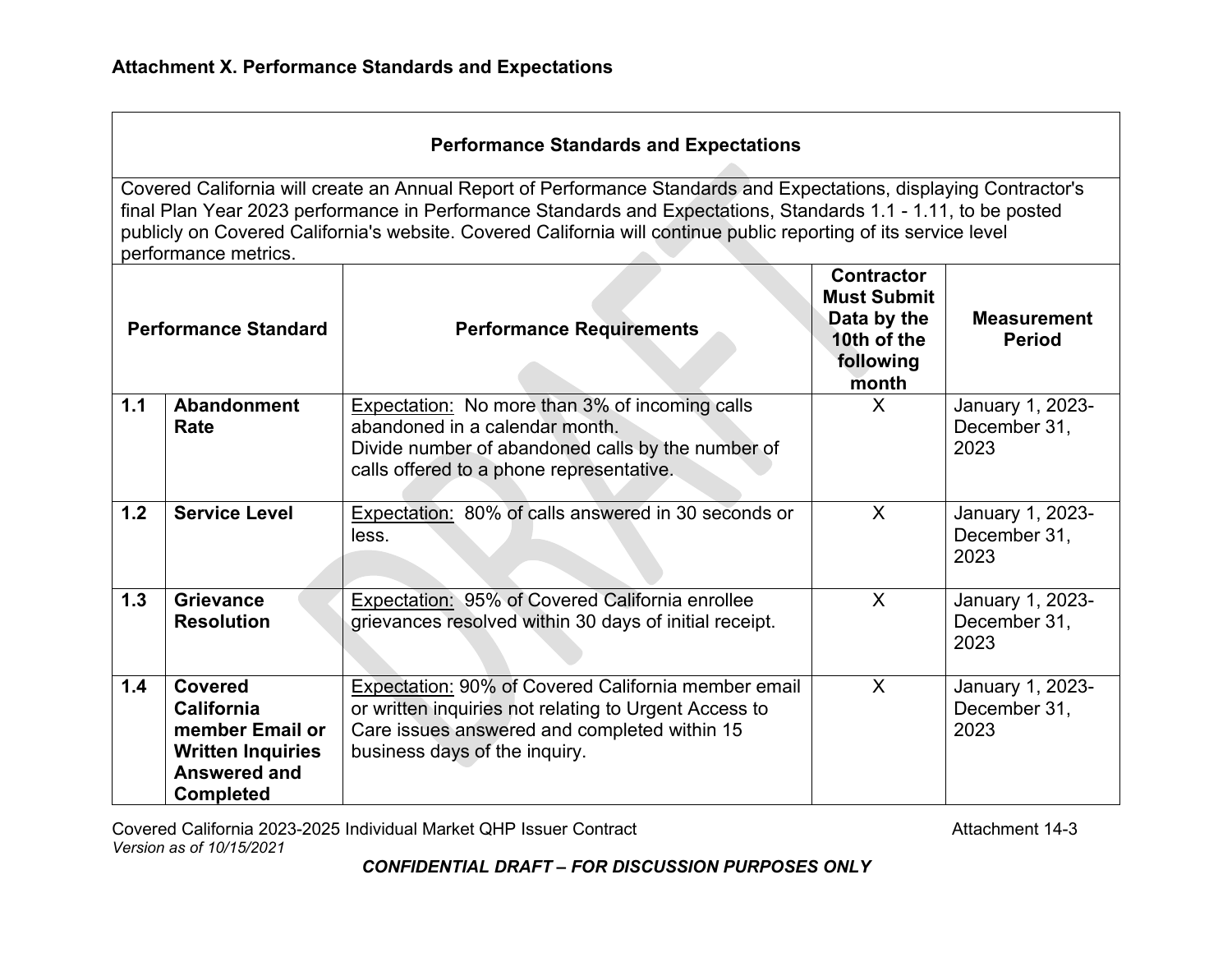| <b>Performance Standards and Expectations</b>                                                                                                                                                                                                                                                                                                                                    |                                                  |                                                                                                                                                                                                                                               |                                                                                             |                                                                                                                  |
|----------------------------------------------------------------------------------------------------------------------------------------------------------------------------------------------------------------------------------------------------------------------------------------------------------------------------------------------------------------------------------|--------------------------------------------------|-----------------------------------------------------------------------------------------------------------------------------------------------------------------------------------------------------------------------------------------------|---------------------------------------------------------------------------------------------|------------------------------------------------------------------------------------------------------------------|
| Covered California will create an Annual Report of Performance Standards and Expectations, displaying Contractor's<br>final Plan Year 2023 performance in Performance Standards and Expectations, Standards 1.1 - 1.11, to be posted<br>publicly on Covered California's website. Covered California will continue public reporting of its service level<br>performance metrics. |                                                  |                                                                                                                                                                                                                                               |                                                                                             |                                                                                                                  |
|                                                                                                                                                                                                                                                                                                                                                                                  | <b>Performance Standard</b>                      | <b>Performance Requirements</b>                                                                                                                                                                                                               | <b>Contractor</b><br><b>Must Submit</b><br>Data by the<br>10th of the<br>following<br>month | <b>Measurement</b><br><b>Period</b>                                                                              |
| 1.5                                                                                                                                                                                                                                                                                                                                                                              | <b>ID Card</b><br><b>Processing Time</b>         | Expectation: 99% of ID cards issued within 10<br>business days of receiving complete and accurate<br>enrollment information and binder payment for a<br>specific consumer(s).                                                                 | $\mathsf{X}$                                                                                | January 1, 2023-<br>December 31,<br>2023                                                                         |
| 1.6                                                                                                                                                                                                                                                                                                                                                                              | Implementation<br>of Appeals<br><b>Decisions</b> | <b>Expectation: 90% of Administrative Law Judge</b><br>decisions will be implemented within ten (10) days of<br>Contractor's receipt of all necessary data elements<br>from Covered California required to implement the<br>appeals decision. | $\mathsf{X}$                                                                                | January 1, 2023-<br>December 31,<br>2023                                                                         |
| 1.7                                                                                                                                                                                                                                                                                                                                                                              | 834 Processing                                   | Expectation: Covered California will receive a TA1 or<br>999 file, or both as appropriate within three business<br>days of receipt of the 834 transaction 95% of the time.                                                                    |                                                                                             | Plan Year 2023,<br>834 transactions<br>will begin with<br>renewals.<br>October 1, 2021 -<br>December 31,<br>2023 |

Covered California 2023-2025 Individual Market QHP Issuer Contract Contract Covered California 2023-2025 Individual Market QHP Issuer Contract *Version as of 10/15/2021*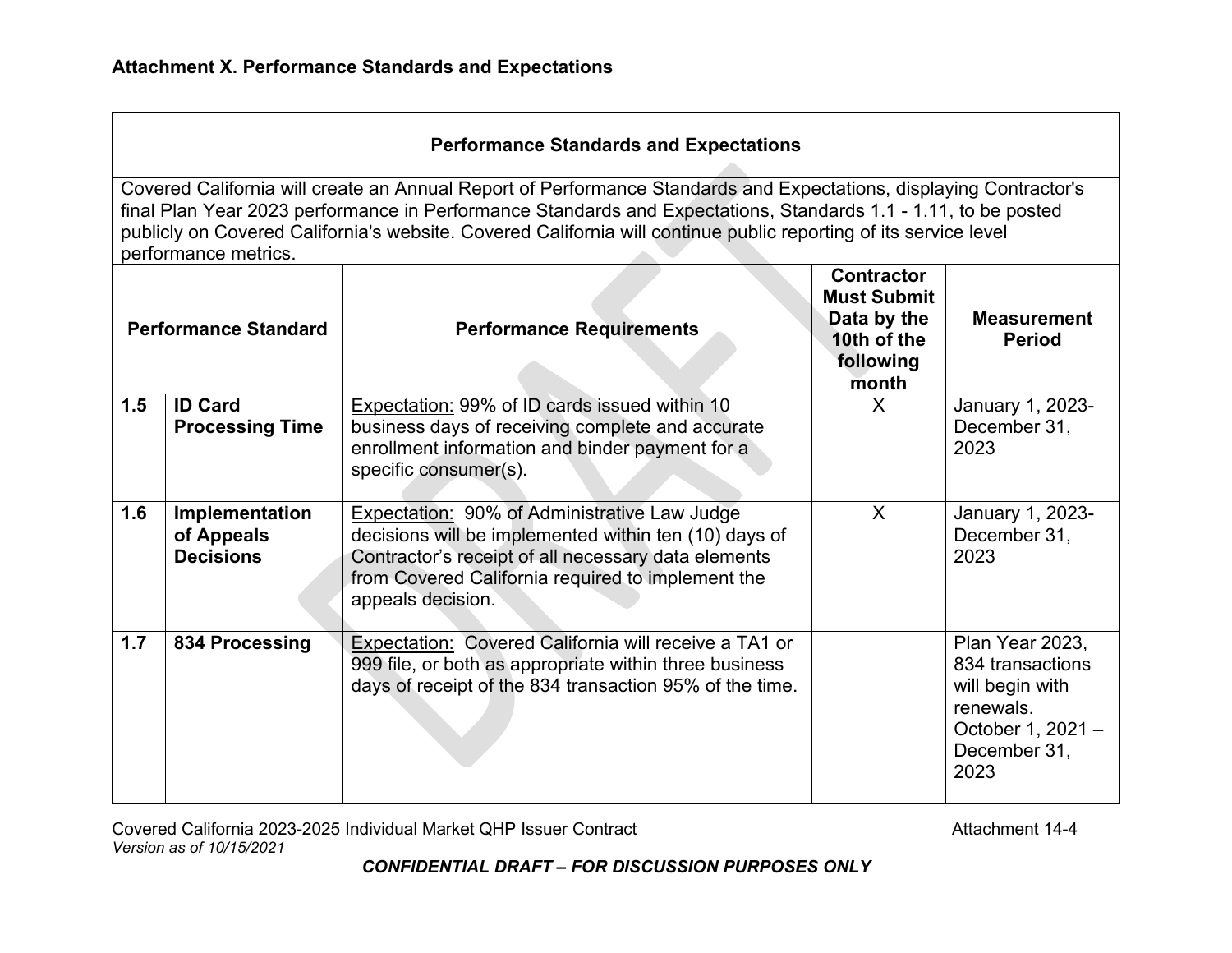| <b>Performance Standards and Expectations</b> |                                                                                                                                                                                                                                                                                                                                                                                  |                                                                                                                                                                                                                                                               |                                                                                             |                                                                                                                 |  |  |
|-----------------------------------------------|----------------------------------------------------------------------------------------------------------------------------------------------------------------------------------------------------------------------------------------------------------------------------------------------------------------------------------------------------------------------------------|---------------------------------------------------------------------------------------------------------------------------------------------------------------------------------------------------------------------------------------------------------------|---------------------------------------------------------------------------------------------|-----------------------------------------------------------------------------------------------------------------|--|--|
|                                               | Covered California will create an Annual Report of Performance Standards and Expectations, displaying Contractor's<br>final Plan Year 2023 performance in Performance Standards and Expectations, Standards 1.1 - 1.11, to be posted<br>publicly on Covered California's website. Covered California will continue public reporting of its service level<br>performance metrics. |                                                                                                                                                                                                                                                               |                                                                                             |                                                                                                                 |  |  |
| <b>Performance Standard</b>                   |                                                                                                                                                                                                                                                                                                                                                                                  | <b>Performance Requirements</b>                                                                                                                                                                                                                               | <b>Contractor</b><br><b>Must Submit</b><br>Data by the<br>10th of the<br>following<br>month | <b>Measurement</b><br><b>Period</b>                                                                             |  |  |
| 1.8                                           | 834 Generation -<br><b>Effectuation and</b><br><b>Cancellation</b><br><b>Transactions</b>                                                                                                                                                                                                                                                                                        | <b>Expectation: Covered California will successfully</b><br>receive and process effectuation, and cancellation 834<br>transactions within 60 days from either the coverage<br>effective date or transaction timestamp, whichever is<br>later 95% of the time. |                                                                                             | Plan Year 2023<br>834 transactions<br>will begin with<br>renewals.<br>October 1, 2021 -<br>December 31,<br>2023 |  |  |
| 1.9                                           | 834 Generation -<br><b>Termination</b><br><b>Transactions</b>                                                                                                                                                                                                                                                                                                                    | <b>Expectation: Covered California will receive</b><br>termination 834 transactions within ten days of the<br>grace period expiration 95% of the time.                                                                                                        |                                                                                             | Plan Year 2023<br>834 transactions<br>will begin with<br>renewals.<br>October 1, 2021 -<br>December 31,<br>2023 |  |  |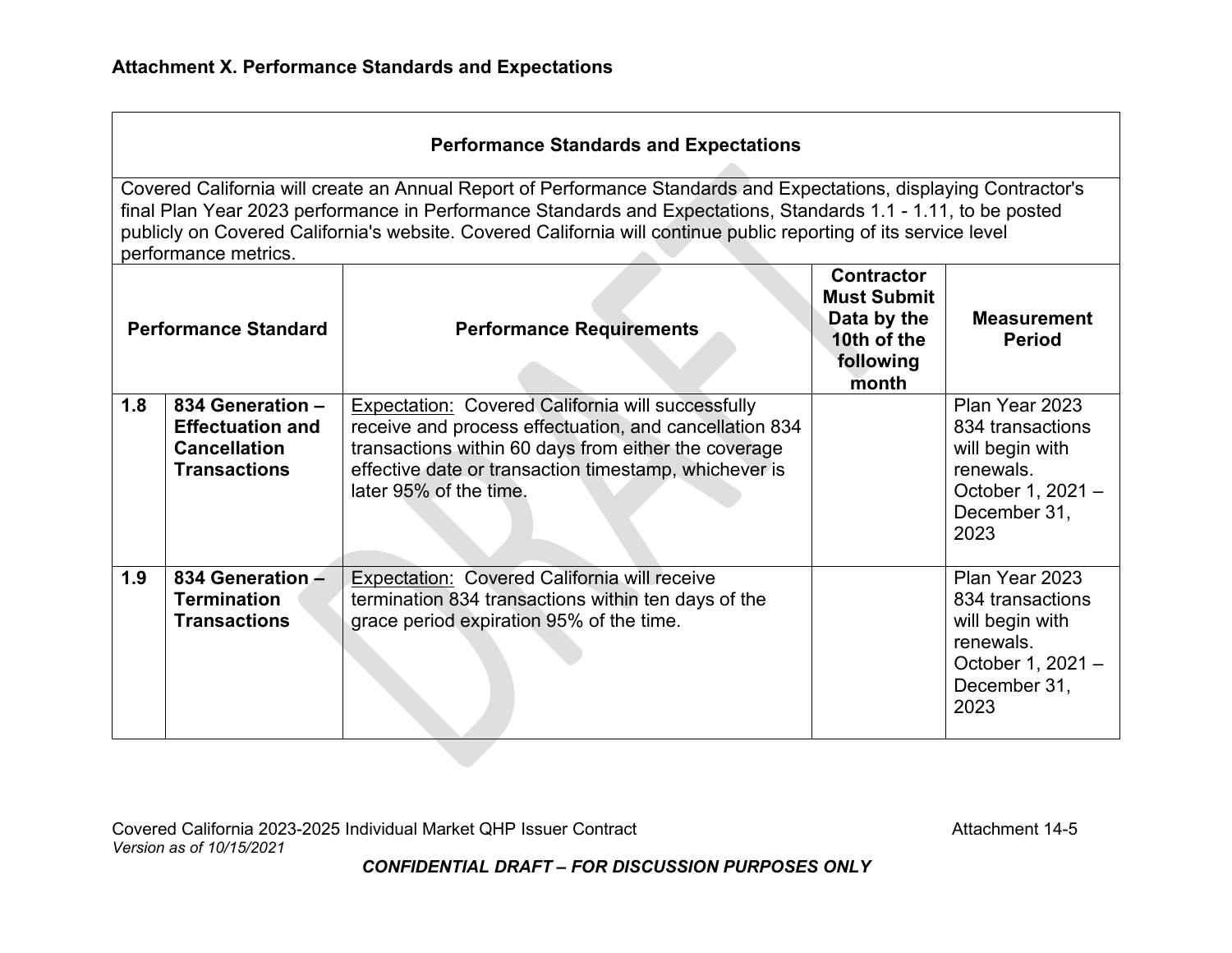| <b>Performance Standards and Expectations</b> |  |
|-----------------------------------------------|--|
|-----------------------------------------------|--|

Covered California will create an Annual Report of Performance Standards and Expectations, displaying Contractor's final Plan Year 2023 performance in Performance Standards and Expectations, Standards 1.1 - 1.11, to be posted publicly on Covered California's website. Covered California will continue public reporting of its service level performance metrics. 

|      | <b>Performance Standard</b>                                   | <b>Performance Requirements</b>                                                                                                                                                                                                                                                                                                                                                                                | <b>Contractor</b><br><b>Must Submit</b><br>Data by the<br>10th of the<br>following<br>month | <b>Measurement</b><br><b>Period</b>      |
|------|---------------------------------------------------------------|----------------------------------------------------------------------------------------------------------------------------------------------------------------------------------------------------------------------------------------------------------------------------------------------------------------------------------------------------------------------------------------------------------------|---------------------------------------------------------------------------------------------|------------------------------------------|
| 1.10 | <b>Reconciliation</b>                                         | Expectation: Covered California shall receive a                                                                                                                                                                                                                                                                                                                                                                |                                                                                             | January 1, 2023-                         |
|      | <b>Process</b>                                                | comparison reconciliation extract in accordance with<br>the file validations and resolution timelines, as<br>mutually agreed upon in the Reconciliation Process<br>Guide (Extranet, Data Home, Contractor's folder) 90%<br>of the time for accuracy and timeliness.                                                                                                                                            |                                                                                             | December 31,<br>2023                     |
| 1.11 | <b>Provider</b><br><b>Directory Data</b><br><b>Submission</b> | <b>Expectation:</b> Full and regular submission of provider<br>data according to the standards outlined in the<br>Performance Standard contract specific to contract<br>Section 3.4.4. Submissions occur every month<br>pursuant to the submission schedule (Extranet, Plan<br>Home, Resources, Provider Directory Resources,<br><b>Covered California Provider Data Submission</b><br>Schedule Current Year). |                                                                                             | January 1, 2023-<br>December 31,<br>2023 |